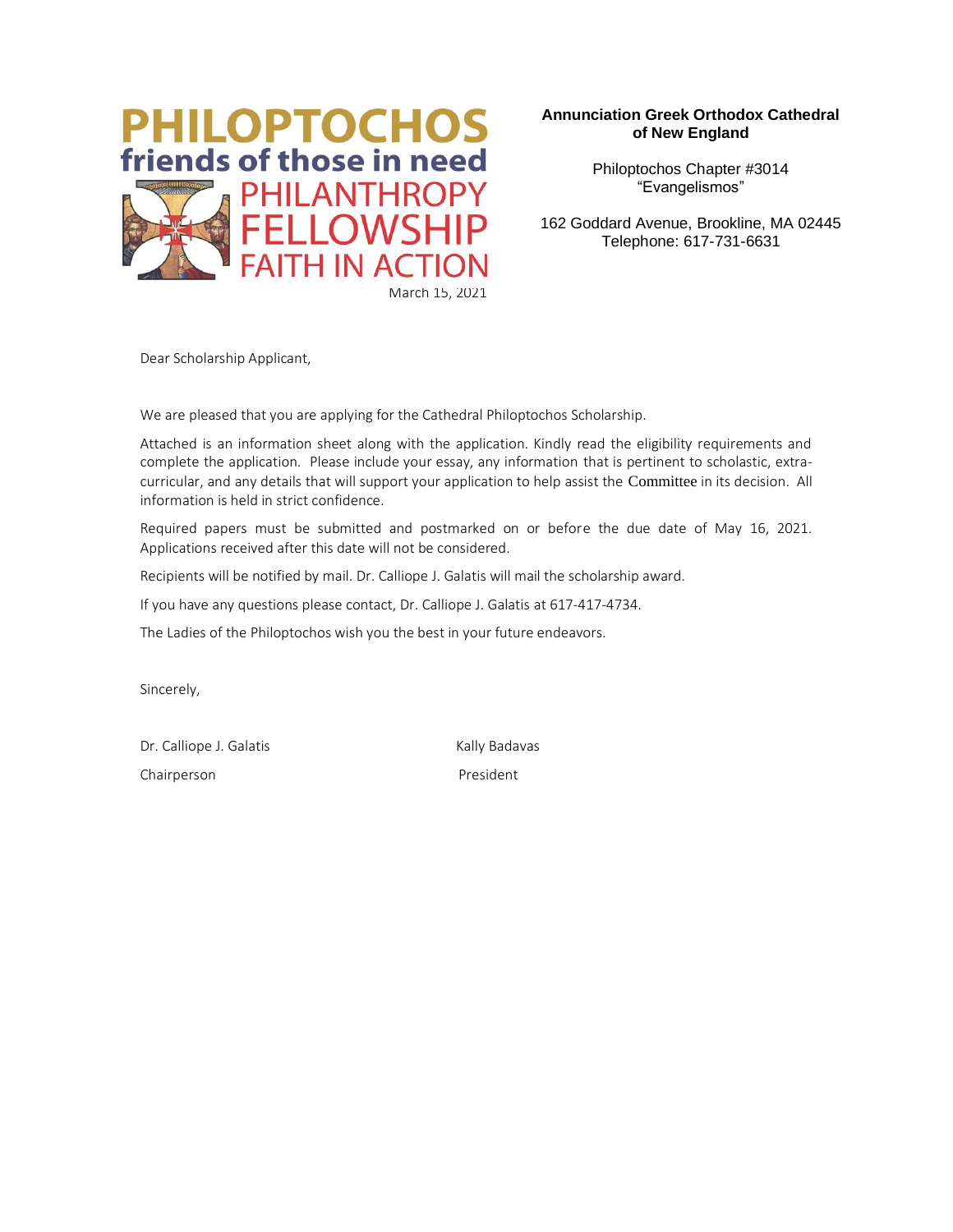*THE ANNUNCIATION GREEK ORTHODOX CATHEDRAL OF NEW ENGLAND PHILOPTOCHOS MINISTRY "***EVANGELISMOS" 514 PARKER STREET, BOSTON, MASSACHUSETTS - MAILING ADDRESS-162 GODDARD AVENUE / BROOKLINE, MA 02445**

## **CATHEDRAL LADIES PHILOPTOCHOS "EVANGELISMOS" SCHOLARSHIP**



# *Scholarship Application*

## **FOR**

**Members in good standing of The Greek Cathedral of New England, for a minimum of two years prior to the time of application. (See attached information sheet for criteria) Scholarships are awarded based on: need, leadership qualities, community and citizenship activities as well as scholastic performance.**

**DEADLINE FOR APPLYING – MAY 16, 2021**

**(***Applications received after this date will not be considered)*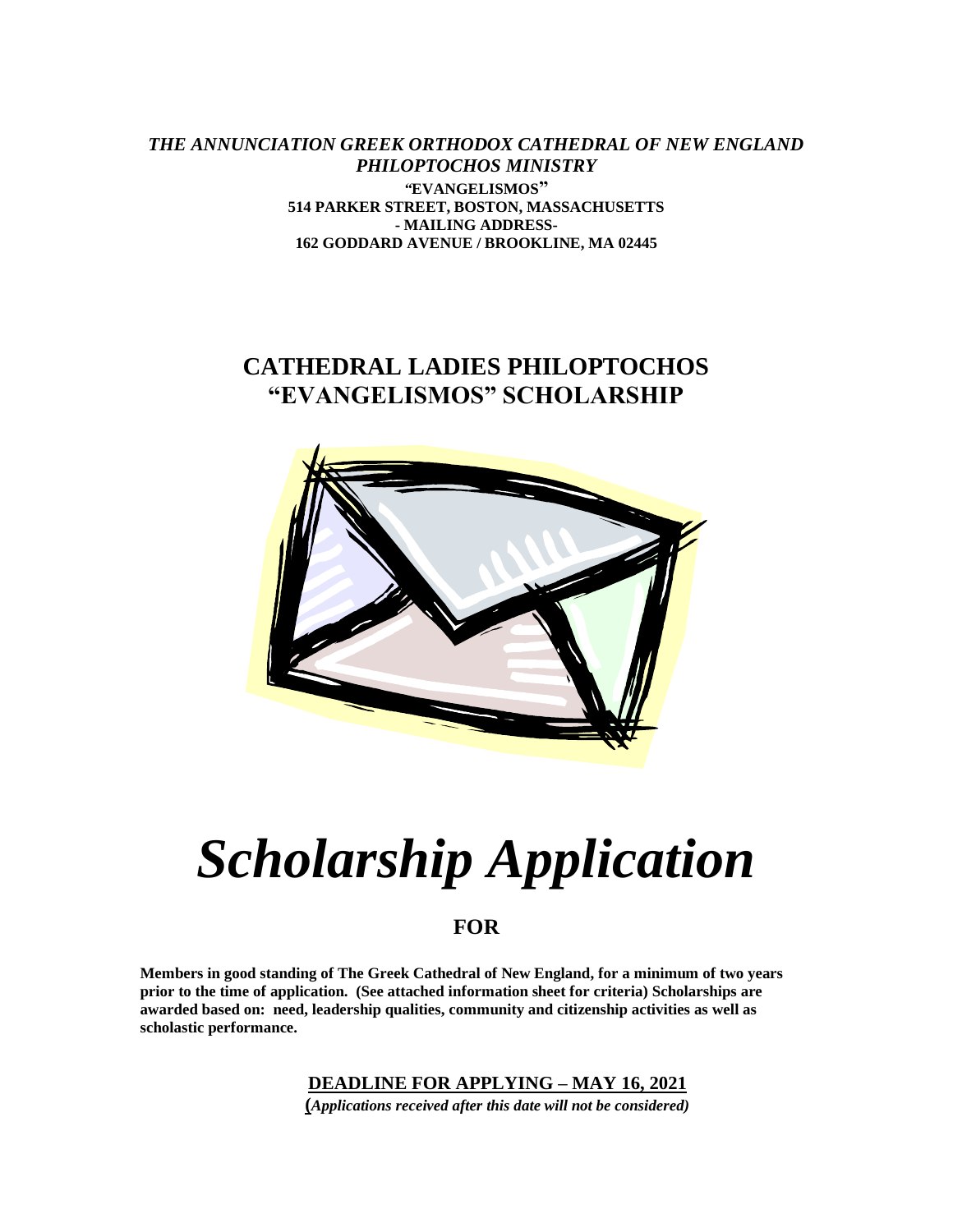#### *THE ANNUNCIATION GREEK ORTHODOX CATHEDRAL OF NEW ENGLAND PHILOPTOCHOS MINISTRY "***EVANGELISMOS" 514 PARKER STREET, BOSTON, MASSACHUSETTS - MAILING ADDRESS-162 GODDARD AVENUE / BROOKLINE, MA 02445**

#### **1. NAME OF SCHOLARSHIP**

Cathedral Ladies Philoptochos "Evangelismos" Scholarship

#### **2. AMOUNT**

to be determined

#### **3. ELIGIBILITY REQUIREMENTS**

- a. Applicant and / or his / her parents must be members in good standing of the Greek Cathedral of New England at the time of application and for a minimum of two years prior to the time of application.
- b. At the time the scholarship is awarded, the recipient must be an accepted undergraduate or graduate student in an accredited college or university.
- c. Overall academic performance must be above average

#### **4. APPLICATION REQUIREMENTS**

Applicant must submit:

- Completed general application form
- Official copy of current High School or College transcript
- Include a one-page typewritten essay (attached to application) stating the student's educational goal and reason why the applicant believes he/she is qualified to receive this scholarship. Please include academic achievements and financial need.
- Submit the application and supplemental information by the due date indicated on the attached cover letter.

#### **5. SEND APPLICATION TO:**

Greek Orthodox Philoptochos Society ATTN: Evangelismos Scholarship Committee 162 Goddard Avenue Brookline, MA 02445

#### **6. SCHOLARSHIP AWARD INFORMATION**

- All information will be kept confidential
- The scholarship committee will contact recipients end of May.
- Award money will be sent to you by July  $1<sup>st</sup>$ .
- A check will be issued directly to the student and sent to their home address.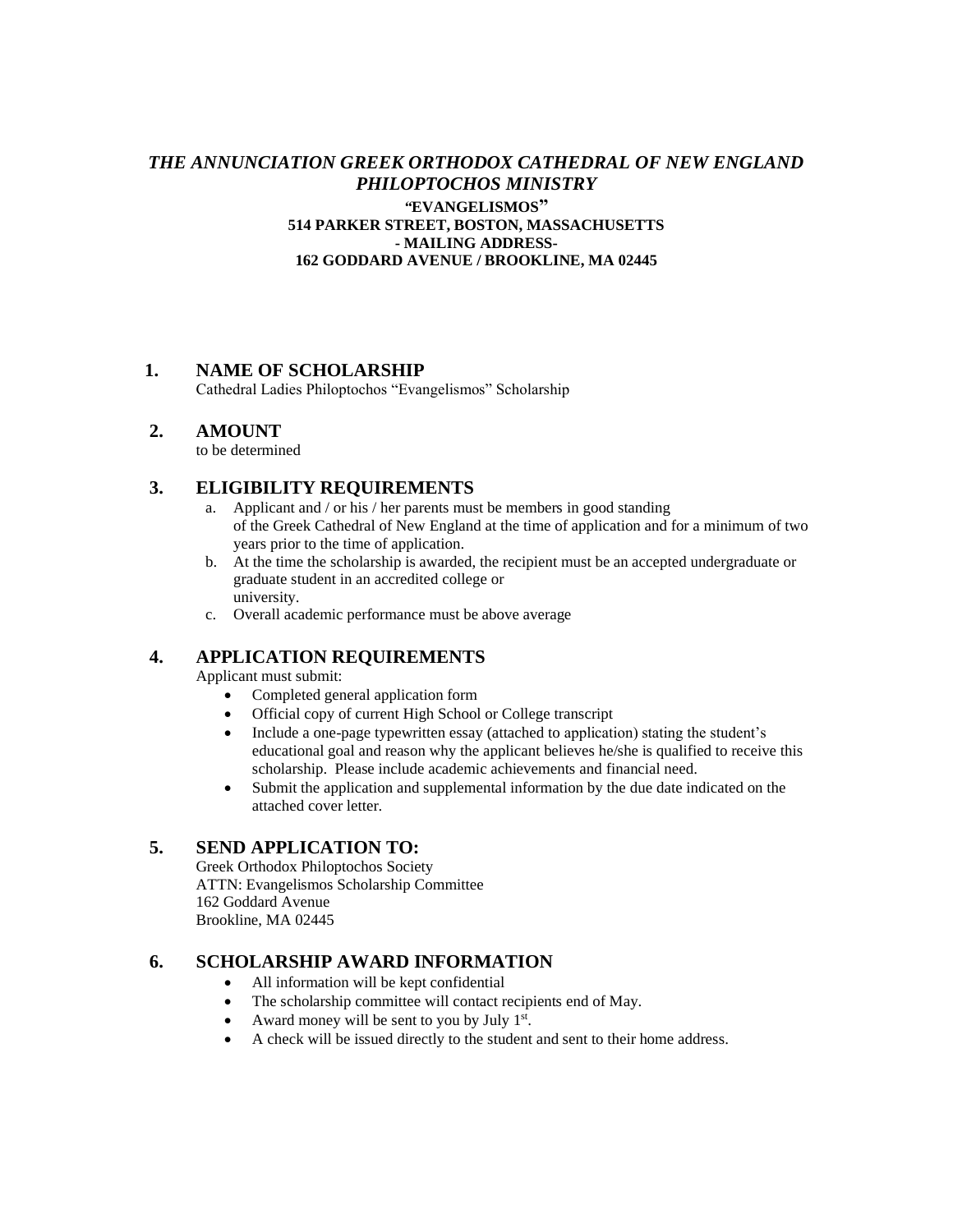# **GREEK ORTHODOX PHILOPTOCHOS SOCIETY SCHOLARSHIP APPLICATION**

| (All correspondence and announcements will be sent to this address)                                                                              |                                        |                                                                                        |                                               |  |  |
|--------------------------------------------------------------------------------------------------------------------------------------------------|----------------------------------------|----------------------------------------------------------------------------------------|-----------------------------------------------|--|--|
|                                                                                                                                                  |                                        |                                                                                        |                                               |  |  |
|                                                                                                                                                  |                                        |                                                                                        |                                               |  |  |
|                                                                                                                                                  | Date of Birth: Place of Birth:         |                                                                                        |                                               |  |  |
|                                                                                                                                                  |                                        |                                                                                        |                                               |  |  |
|                                                                                                                                                  | Mother's Name: Comparison: Comparison: |                                                                                        |                                               |  |  |
| <b>Siblings</b>                                                                                                                                  |                                        |                                                                                        |                                               |  |  |
| Name                                                                                                                                             | Age                                    | School / Occupation                                                                    |                                               |  |  |
|                                                                                                                                                  |                                        |                                                                                        |                                               |  |  |
| the control of the control of the control of the control of<br>Have you or any of your siblings received a Philoptochos Scholarship in the past? |                                        |                                                                                        |                                               |  |  |
| <b>Applicant School Information</b>                                                                                                              |                                        |                                                                                        |                                               |  |  |
|                                                                                                                                                  |                                        |                                                                                        |                                               |  |  |
|                                                                                                                                                  |                                        |                                                                                        |                                               |  |  |
|                                                                                                                                                  |                                        |                                                                                        |                                               |  |  |
|                                                                                                                                                  |                                        |                                                                                        | College applicant w/b attending: City / State |  |  |
|                                                                                                                                                  |                                        | Anticipated Graduation Date_____________________________Degree / Certificate__________ |                                               |  |  |
|                                                                                                                                                  |                                        |                                                                                        |                                               |  |  |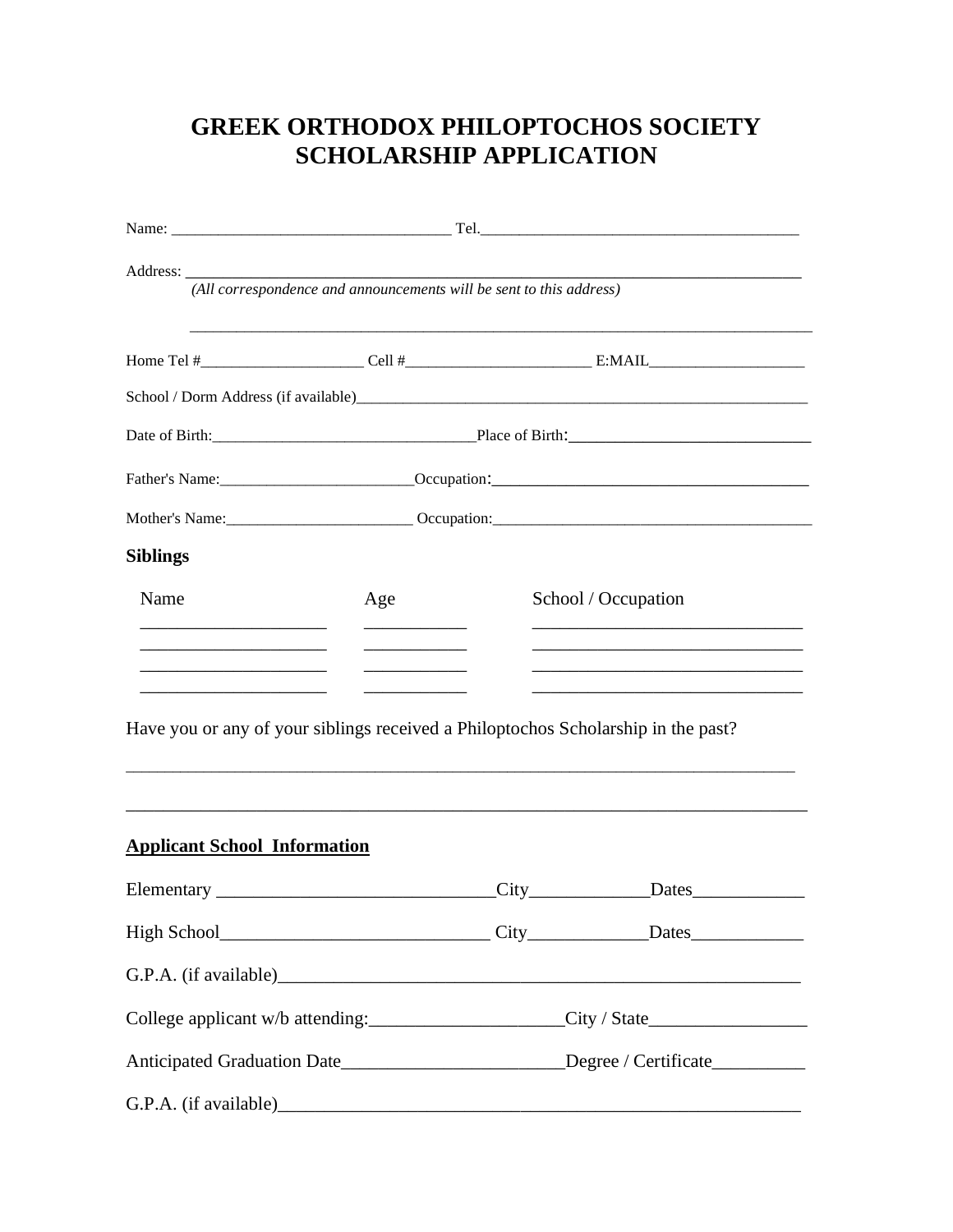Please give the name and address of the Principal or Guidance Counselor of your High 

**Extra-Curricular Activities:** 

Work Experience:

List any financial aid, scholarships, or work – study you have been awarded or anticipate. Indicate source, amount and date. If you answered yes, please indicate specifics below.

How are you planning to meet your financial requirements beyond any awards?

#### **Community**

List Community Activities / Service you have participated in:

**Church Activities:**